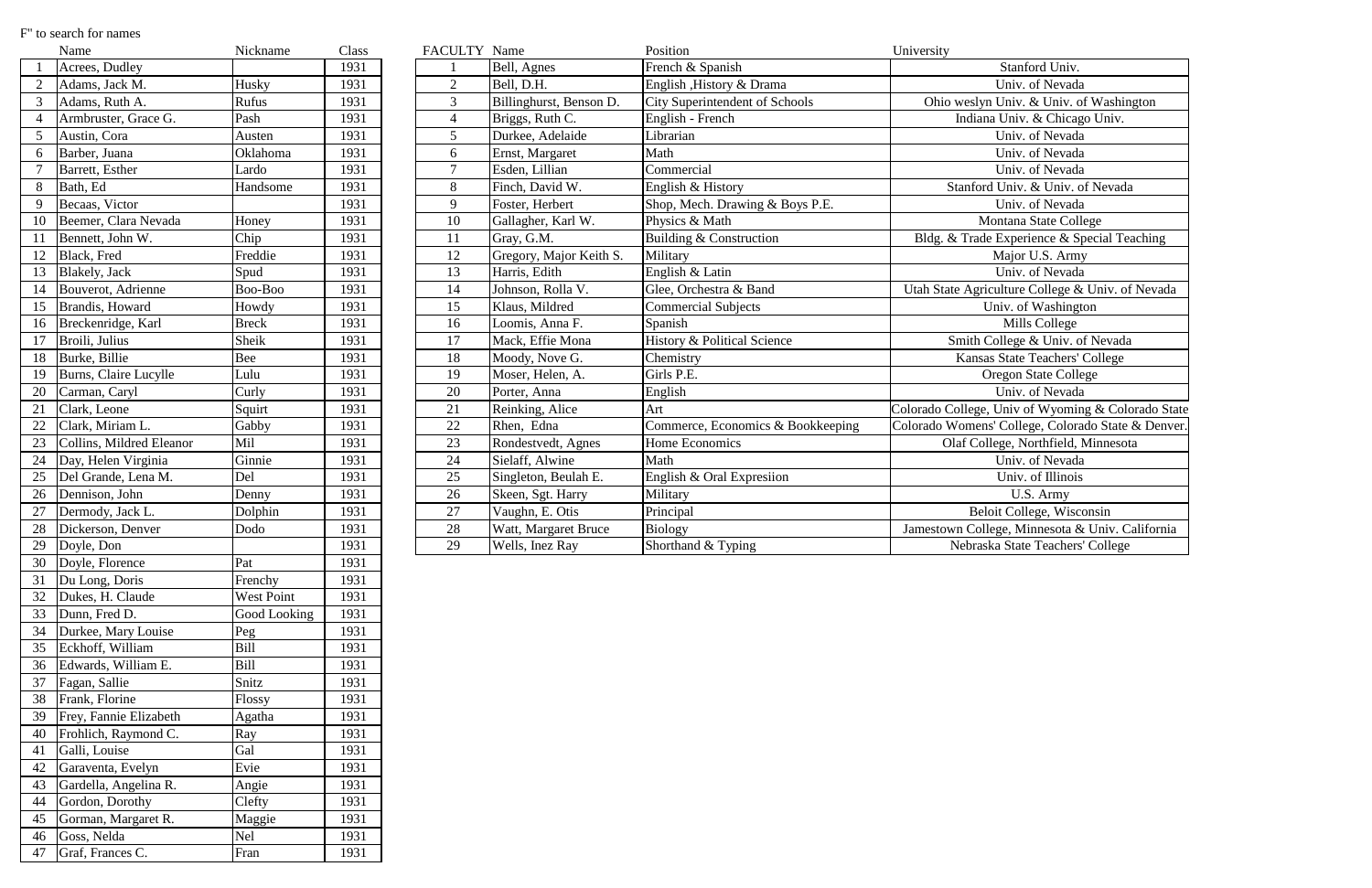| 48 | Haffey, Kathlenn           | Kat                 | 1931 |
|----|----------------------------|---------------------|------|
| 49 | Halpenny, Eunice           | Hal                 | 1931 |
| 50 | Hansen, Myrtle             | Myrt                | 1931 |
| 51 | Hardy, Kathernie           | Kats                | 1931 |
| 52 | Hargreaves, Herbert Walter | Walt                | 1931 |
| 53 | Hart, Jennie               | Dimples             | 1931 |
| 54 | Hart, Leon Dale            | Heart               | 1931 |
| 55 | Hartor, Dolores            | Doris               | 1931 |
| 56 | Hawkins, Leola             | Doll                | 1931 |
| 57 | Heidtman, Harriet B.       | Hattie              | 1931 |
| 58 | Hibbs, Priscilla           | Prissy              | 1931 |
| 59 | Hoskins, Ruby              | Freckles            | 1931 |
| 60 | Howard, Irene T.           | Teddy               | 1931 |
| 61 | Howell, Betty Adele        | Squeak              | 1931 |
| 62 | Jackson, Dorothy V.        | Doty                | 1931 |
| 63 | Jauregui, Mary             | <b>Jiggs</b>        | 1931 |
| 64 | Jeffers, Elwin, L.         | Patrick Henry       | 1931 |
| 65 | Jensen, Charles            | Ruby                | 1931 |
| 66 | Jensen, Edna               | Slim                | 1931 |
| 67 | Jensen, Elna               | Jen                 | 1931 |
| 68 | Johnson, Astrid            | Ostrich             | 1931 |
| 69 | Keegan, Blanche            | Keeg                | 1931 |
| 70 | Kepner, Cora Mae           | Cora                | 1931 |
| 71 | Kibby, Mynor               | Kib                 | 1931 |
| 72 | Leonard, Lloyd             | Dreamy              | 1931 |
| 73 | Lewis, John                | <b>Fitz Patrick</b> | 1931 |
| 74 | Lozano, Eddy               | The King            | 1931 |
| 75 | Mack, Ernest W.            | Fuzz                | 1931 |
| 76 | Maclean, Kenneth           | Scotty              | 1931 |
| 77 | Maher, Lucy                | Peggy               | 1931 |
| 78 | Majors, John               | Johnnie             | 1931 |
| 79 | Majors, Roy C. Jr.         | Jr.                 | 1931 |
| 80 | Martens, Carl G.           | Rector              | 1931 |
| 81 | Mason, Alice B.            | Ga-Ga               | 1931 |
| 82 | McCurdy, Vivian            | Viv                 | 1931 |
| 83 | McElroy, Henrietta         | Hennie              | 1931 |
| 84 | McKenzie, Mervin A.        | Merve               | 1931 |
| 85 | McMenamin, William F.      | <b>Bill</b>         | 1931 |
| 86 | McQuerry, Glenna Delle     | Glenny              | 1931 |
| 87 | Menante, Ralph J.          | Sax                 | 1931 |
| 88 | Miller, Madelyn            | Mud                 | 1931 |
| 89 | Mortensen, Helen M.        | Dutch               | 1931 |
| 90 | Murphy, Mary E.            | Murph               | 1931 |
| 91 | Nelligan, Robert           | Schwartz            | 1931 |
| 92 | Nelson, Virginia           | Vinnie              | 1931 |
| 93 | Nichols, Kathryn A.        | Nickie              | 1931 |
| 94 | Norregaard, Rigmor         | Riggie              | 1931 |
| 95 | <b>O'Connell Elbert</b>    | Ekleberry           | 1931 |
| 96 | Osborne, Leah              | Ozzy                | 1931 |